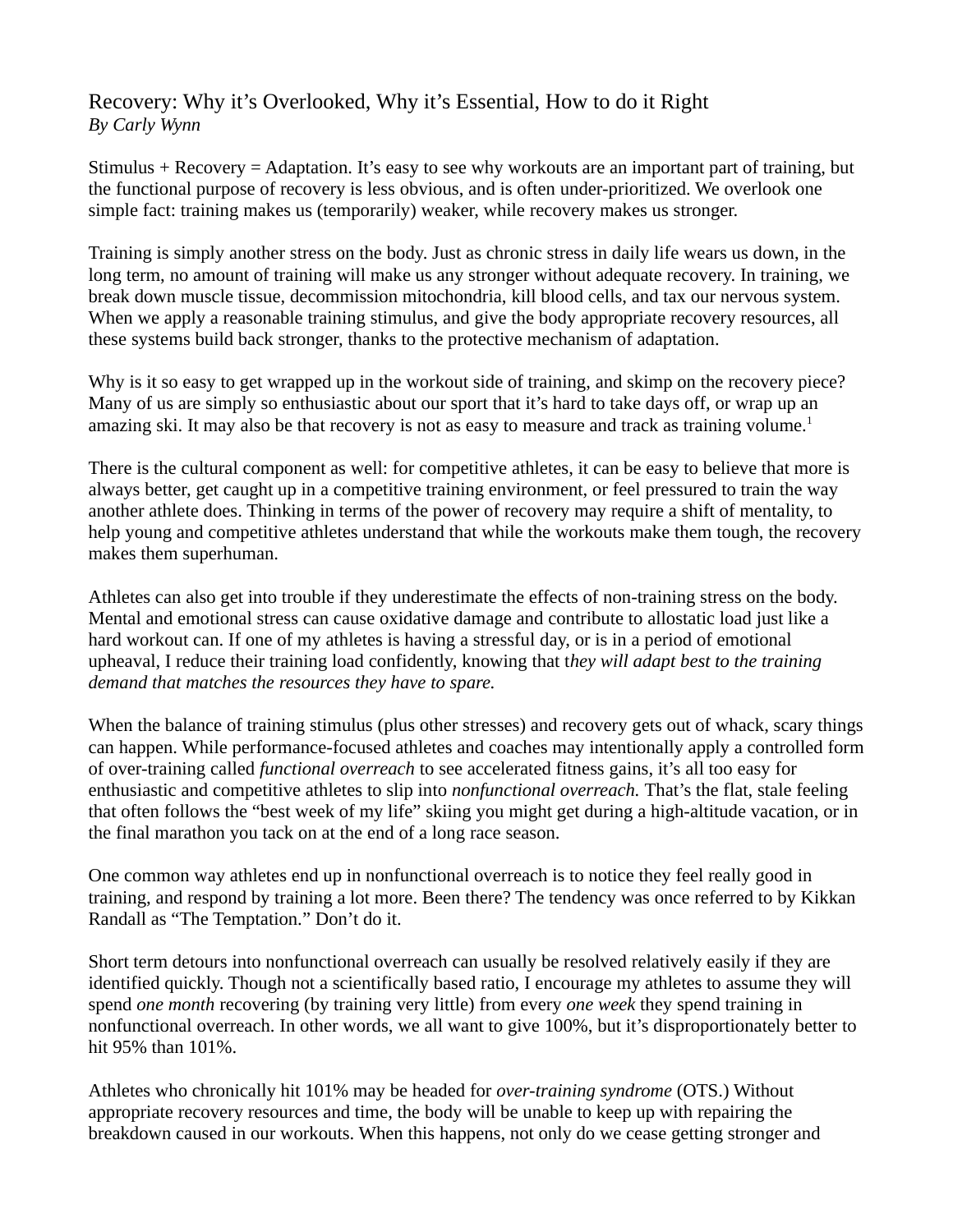faster, we start to go the other way. OTS results from enormous chronic stress on the body, and training, like any other stress, can cause all sorts of problems when left unchecked.

For the skiers out there who just can't seem to stop pushing yourselves, keep this in mind: in 2018, I developed OTS. I had been training just a *little* harder than normal, going through an emotionally turbulent time, and not focusing enough on my recovery. OTS brought my racing career to a full stop, and three years later, I'm still recovering.

The protracted and indefinite recovery period faced by some athletes with OTS may be due to the damage excessive strain does to the nervous system. In my case, OTS led to years of inactivity, constant illness, and periods of crippling fatigue that left me to weak even to walk. While my experience has been extreme, the behavioral and thought patterns that led me here are common.

The good news is that athletes usually start to feel pretty crummy before long term OTS sets in. Mood tanks, training sensation is on the floor, motivation goes out the window. That makes it hard for OTS to happen by accident. Take care to not get blinded by your goals and enthusiasm, and don't misread the rapid fitness gains of short term functional overreach as a sign to train more. Don't succumb to the temptation. Stay healthy so you can keep loving your sport.

Here are some recovery strategies you can implement today:

1) Build post-workout recovery time into your training plan, and pre-sleep preparation into your nightly routine. Assume you will spend 10-30 minutes jump-starting your recovery immediately after your high-load workouts (long sessions and intervals.) During this time, get a snack with protein and useable sugar, (the kind that comes from real food, not processed stuff,) and start rehydrating. Get off your feet. This is a good time to foam roll or static stretch, or maybe put your feet up or have an ice bath. Before bed, implement a sleep hygiene routine, perhaps including meditation, putting screens away, turning down the lights, or cooling off your bedroom. Different activities work for different athletes, so try some things out, trust your intuition, and perhaps use a recovery-tracking device<sup>1</sup> to help you sort out what works for you.

2) Use active recovery and cross training. Active recovery is a low-intensity activity that may not prompt aerobic adaptation, but supports recovery by getting your blood flowing, bringing new metabolic resources to where they need to be, and flushing away waste. Cross training is at or just below L1 training exertion, and uses different muscle groups than does your normal training activity, allowing cardiovascular adaptation (or maintenance) to continue, while resting tired muscles.

3) Take off days and active recovery days on a regular schedule. An easy rule of thumb may be to take one day per week completely off from all training. Active recovery days include some light movement, but off days should be off from all forms of exercise, and focus on restorative activities such as foam rolling or yoga. Off days should always follow close behind workouts that are significantly harder than average, or periods of training with higher than average load. Learning when to take off days and recovery days requires more than following a formula: it requires an athlete to tune-in to their body's needs. It is therefor a very important aspect of the athlete-coach relationship, and of the athlete's relationship with themselves.

4) Balance annual training load. Just because you race all winter doesn't mean you could race all year. You can race all winter *because* you "rest," (relatively,) all spring. If you don't, you won't be fresh for next race season.